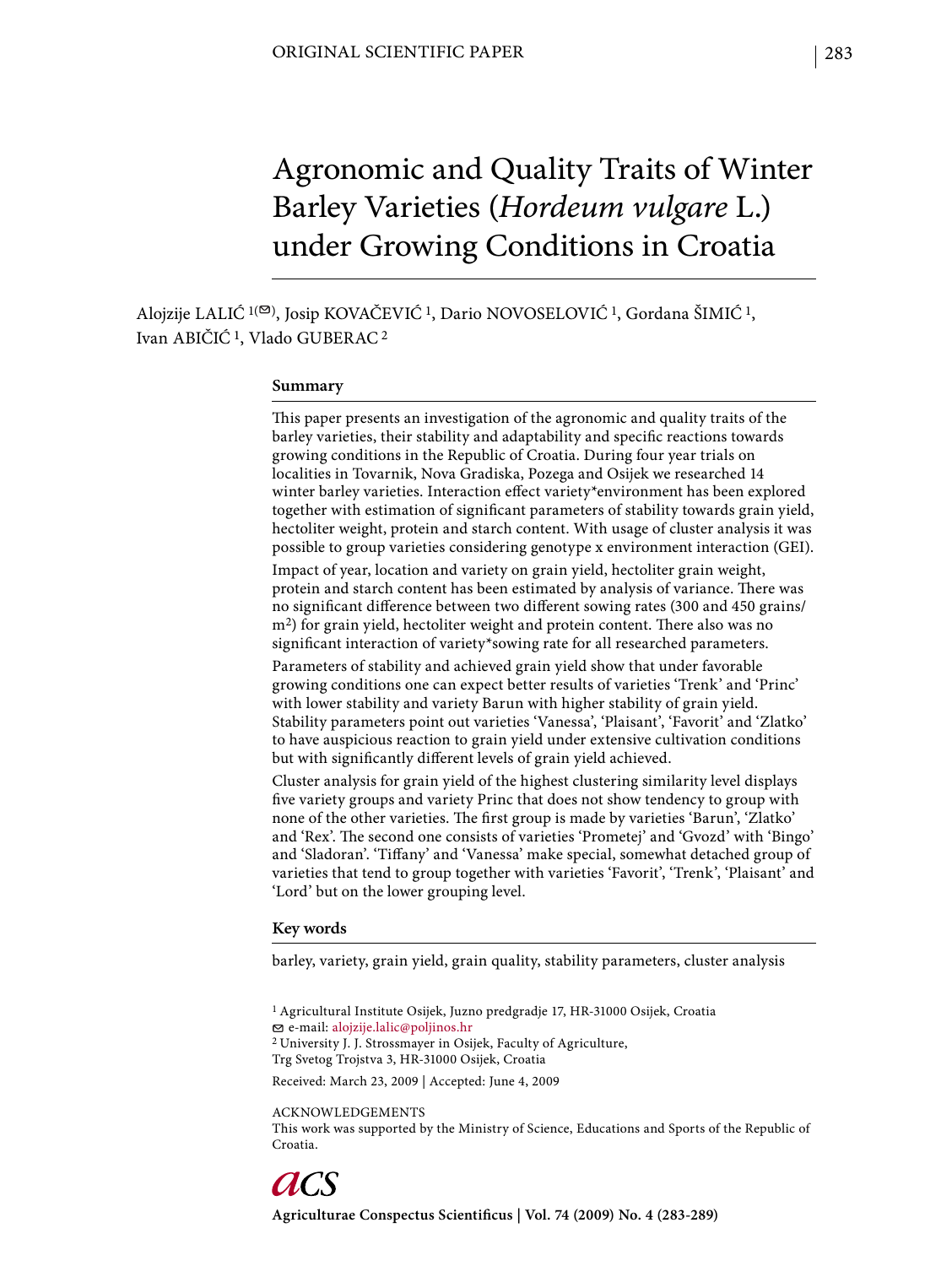# **Introduction**

Estimate of interaction effect between genotype and environment has significant role in stating differences between varieties considering stability and adaptability, with characterization of varieties towards growing conditions. Analysis of interaction influence between genotype and environment can serve as selective criteria through breeding process and also as basis for recommendation of certain varieties in commercial production. Breeding towards specific adaptability with goal set to increase grain yield and grain quality for different sub-regions within a region is an important strategy of using positive genotype\*environment interaction (Ceccarelli, 1998; Annicchiarico, 2002).

Costa and Boller (2001) pointed out that based on greater environment influence, especially year, it is justified to conduct selection through longer time period and it is not recommendable to increase the number of locations as an alternative solution towards shortening the breeding process.

Protein content in the barley grain is one of the most important factors on which the quality and value of barley as raw material in brewing industry depends, and also its value as fodder. To produce quality barley for brewing industry in Republic of Croatia one must consider problems with increased amount of grain protein. It is well known that grain protein content is, together with variety factor, well affected by climate and agronomic production factors such are: soil type and fertility, weather conditions during vegetation, total vegetation duration, pre-sowed crop and fertilization (Eagles et al., 1995; Kovačević et al., 1994).

Starch, above all other grain components, has the highest specific mass and it is considered that barley with higher hectoliter weight also is richer in starch that leads to conclusion that that kind of barley will have higher extract output (Štefanić and Marić, 1990). However, the hectoliter weight is considered as less liable indicator of malting quality than 1000 grain mass, because hectoliter weight is influenced by shape and form of grain with dependence of actions like harvesting, spicule removal, moist content, etc..

With breeding and selection one tries to create barley varieties of high grain yield, high hectoliter grain weight, low (malting barley) protein or high (barley for fodder) protein content and high starch content that will also be less affected by environment and to variation of these attributes (Bertholdsson, 1999).

#### **Material and methods**

## **Material and field experiments**

Field trials were conducted from season of 2003/2004 to season of 2006/2007 in locations in Tovarnik, Nova Gradiska, Pozega and Osijek with 14 varieties of winter barley, of which 10 are from Agricultural Institute Osijek ('Sladoran', 'Rex', 'Zlatko', 'Gvozd', 'Prometej', 'Barun', 'Trenk', 'Bingo', 'Lord' and 'Princ'). 'Tiffany' and 'Vanessa' originate from Germany, variety 'Plaisant' from France and 'Favorit' belongs to BC institute in Zagreb. Varieties 'Lord', 'Princ', 'Favorit' and 'Plaisan't have 6-row spike form.

Every location distinguishes itself with its own type of soil. Selection field of Agricultural Institute Osijek has brown lesive soil: pH (KCl) =6.25, humus =2.20 %. Location Tovarnik has mould soil type: pH (KCl) =7.42, humus =2.96 %. Location Nova Gradiska has alluvial soil type: pH (KCl) =7.63, humus =1.83 % and location in Pozega has pseudogley soil type: pH  $(KCl) = 4.46$ , humus =1.80 %.

Experiment was set in three replications with two sowing rates (300 and 450 grains/m2). Average dimension of basic parcel was 7.56 m2. Sowing was done using a Hege 80 seeder in seven rows with 13.5 cm distance between rows.

Barley grain protein and starch content (%) was determined with Infratec 1241 Grain Analyzer (Foss Tecator AB, Sweden).

#### **Data analysis**

Acquired data has been analyzed with SAS 9.1 software using procedures PROC GLM and PROC MEANS (SAS Institute Inc, 2007). Differences between varieties and environments were tested with LSD-test and Duncan`s Multiple Range test.

Regression coefficient (bi) (Finlay and Wilkinson, 1963), ecovalence (Wi) (Wricke, 1962) and variance of regression aberration (Sdi2) (Eberhart and Russell, 1969) were used to estimate the reaction and stability of explored parameters of winter barley varieties. Parameters of grain yield stability, protein content, starch content and hectoliter weight were estimated based on of 32 trials (four years, four localities, two sowing rates).

Based on cluster analysis (Everitt, 1980) dendrograms were formed to estimate and display the levels of grouping between varieties for grain yield, protein and starch content and hectoliter grain weight. Method of "Hierarchic tree clustering" was used to graphically point out different groups (clusters) via dendrograms. Ward`s method of approach to variance analysis was used to estimate the distance between clusters. Software IRRISTAT 5.0 (Irristat for Windows ©, 2005) was used for cluster analysis and dendrogram forming.

#### **Weather characteristics**

Climate data considering average monthly temperatures and total precipitation for period 2003/04 to 2006/07 in locations Osijek, Tovarnik, Nova Gradiska and Pozega, as well as average data (from 1981 to 2006) were aquired from Croatian Meteorological and Hydrological Service.

Table 1. shows average air temperatures and total precipitation during winter barley vegetation period (October-June) by year and locations. During three vegetation seasons (2003/04, 2004/05 and 2005/06) the average monthly temperature was lower than the multiple year average, in vegetation season 2006/07 air temperature was well above the multiannual average. Vegetation season 2006/07 was extremely dry, and 2003/04 extremely moist comparing to the multiple year average. During 2004/05 above average amount of precipitation was measured in locations in Osijek and Tovarnik, while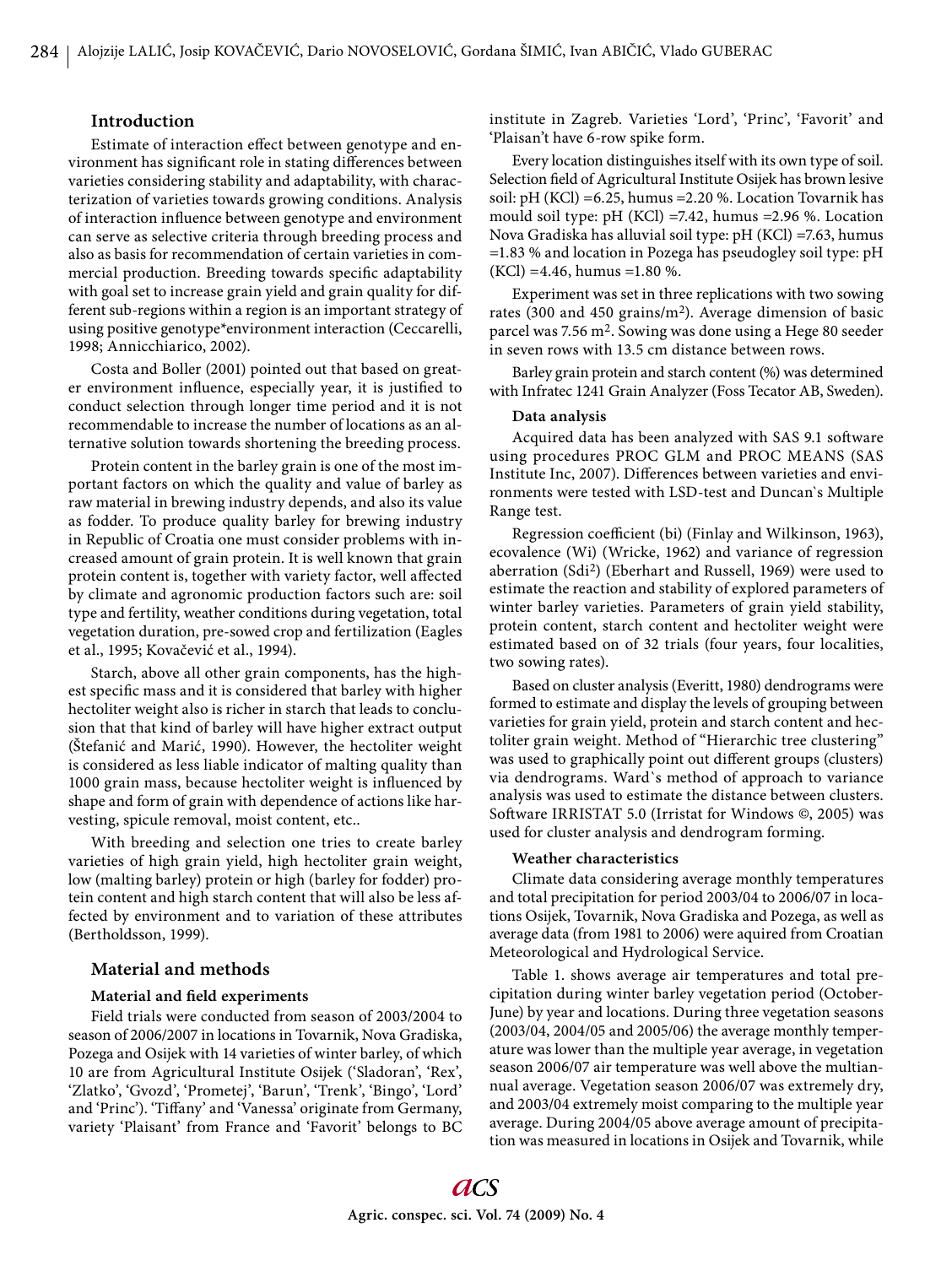**Table 1.** Long-term (1981-2006) average air temperature and total precipitation, average air temperatures and total precipitations in the investigated years 2003-2007, and 9-month (October-June) average air temperatures and 9-month (October-June) total precipitations for the period 2003-2007 in the locations of Osijek, Pozega, Nova Gradiska and Tovarnik

| Year               |        |                                                         | Average air temperature, °C |                                                      | Total rainfall, mm |        |               |          |  |
|--------------------|--------|---------------------------------------------------------|-----------------------------|------------------------------------------------------|--------------------|--------|---------------|----------|--|
|                    | Osijek | Pozega                                                  | Nova Gradiska               | Tovarnik                                             | Osijek             | Pozega | Nova Gradiska | Tovarnik |  |
| 2003               | 11.3   | 11.6                                                    | 11.1                        | 11.9                                                 | 516.5              | 562.4  | 612.6         | 477.1    |  |
| 2004               | 11.0   | 11.1                                                    | 10.8                        | 11.6                                                 | 865.4              | 898.6  | 898.6         | 848.2    |  |
| 2005               | 10.4   | 10.5                                                    | 10.1                        | 10.8                                                 | 973.7              | 754.0  | 797.0         | 868.0    |  |
| 2006               | 11.5   | 11.1                                                    | 10.8                        | 12.0                                                 | 632.1              | 697.5  | 788.1         | 619.7    |  |
| 2007               | 12.4   | 12.2                                                    | 11.7                        | 12.9                                                 | 620.9              | 678.0  | 828.6         | 766.1    |  |
| Average, 1981/2006 | 11.1   | 11.1                                                    | 10.9                        | 11.5                                                 | 679.7              | 783.3  | 781.0         | 674.2    |  |
| The growing season |        | Air temperatures during winter barley vegetation period |                             | Precipitation during winter barley vegetation period |                    |        |               |          |  |
|                    |        |                                                         | (October-June), °C          |                                                      | (October-June), mm |        |               |          |  |
| 2003/04            | 7.8    | 8.1                                                     | 7.7                         | 8.6                                                  | 626.1              | 737.8  | 699.8         | 639.2    |  |
| 2004/05            | 7.8    | 8.0                                                     | 7.6                         | 8.3                                                  | 622.7              | 453.2  | 544.3         | 573.5    |  |
| 2005/06            | 8.0    | 7.7                                                     | 7.5                         | 8.3                                                  | 496.1              | 479.6  | 581.7         | 486.8    |  |
| 2006/07            | 10.9   | 10.7                                                    | 10.4                        | 11.6                                                 | 336.1              | 355.5  | 470.1         | 371.0    |  |
| Average, 1981/2006 | 8.2    | 8.3                                                     | 8.0                         | 8.7                                                  | 490.9              | 534.0  | 563.9         | 481.8    |  |

in locations in Pozega and Nova Gradiska the amount of precipitation was well below multiple year average. Vegetation season 2005/06 was within the average values, with minor aberrations in different localities, but only in Nova Gradiska the lower amount of precipitation was measured concerning multiple year average.

# **Results and discussion**

Estimate with ANOVA analysis of variance shows significant  $(F=***)$  effects of year, location and variety for grain yield, hectoliter weight, protein and starch content. There was no significant difference between sowing rates (300 and 450 grains/ m<sup>2</sup>) for grain yield, hectoliter weight, protein and starch content. Also no significance in interaction of variety\*sowing rate for all attributes was established. Significant  $(F=**;***)$  interaction year\*sowing rate for attributes like grain yield, protein

and starch content was established. Significant  $(F=***)$  interactions were shown in locality\*sowing rate (L\*D), year\*location \*sowing rate (Y\*L\*D), year\*variety (Y\*G), variety\*location  $(G^*L)$  and year\*variety\*location  $(Y^*G^*L)$  for grain yield, hectoliter weight, protein and starch content (Table 2).

Sowing rate of 450 grains/m2 achieved grain yield of 6.793 t/ha while 300 grains/m2 gave 6.796 t/ha. Highest grain yield was achieved by varieties 'Bingo' (7.357 t/ha), 'Barun' (7.336 t/ha), 'Gvozd' (7.281 t/ha) and 'Zlatko' (7.214 t/ha) (Table 3).

The highest hectoliter weight had varieties 'Zlatko' (67.76) kg) and 'Bingo' (67.34 kg), and the highest starch content had 'Barun' (60.89 %), 'Zlatko' (60.85 %), 'Trenk' (60.77 %) and 'Lord' (60.77 %) (Table 2.). The highest protein content had varieties 'Vanessa' (13.06 %) and 'Prometej' (12.94%), and the lowest varieties 'Barun' (12.14%) and 'Princ' (12.29%).

**Table 2.** ANOVA for grain yield and grain quality parameters for 14 winter barley varieties in four locations during four growing seasons

| Source of variability | $n-1$ | Sum of squares                 |       |                       |       |                    |       |                   |       |  |
|-----------------------|-------|--------------------------------|-------|-----------------------|-------|--------------------|-------|-------------------|-------|--|
|                       |       | Grain yield, tha <sup>-1</sup> |       | Hectoliter weight, kg |       | Protein content, % |       | Starch content, % |       |  |
| Replication           | 2     | 0.09                           |       | 3.40                  |       | 7.05               |       | 2.47              |       |  |
| Year $(Y)$            | 3     | 1335.32                        | $***$ | 5470.06               | $***$ | 853.36             | $***$ | 319.43            | $***$ |  |
| Sowing rate (D)       |       | 0.01                           |       | 1.27                  |       | 0.32               |       | $1.18*$           |       |  |
| $Y^*D$                | 9     | $7.25$ **                      |       | 15.15                 |       | 18.91              | $***$ | $9.45$ ***        |       |  |
| Location $(L)$        |       | 944.75                         | $***$ | 1783.78               | $***$ | 266.36             | $***$ | 58.16             | $***$ |  |
| $Y^*L$                |       | 221.29                         | $***$ | 1089.45               | $***$ | 458.63             | $***$ | 301.20 ***        |       |  |
| $L^*D$                | 3     | 21.29                          | $***$ | 40.81                 | $**$  | 15.98              | $***$ | 6.43              | $***$ |  |
| $Y^*L^*D$             | 9     | 23.57                          | $***$ | 68.56                 | $**$  | 41.09              | $***$ | $7.67$ ***        |       |  |
| Variety (G)           | 13    | 326.79                         | $***$ | 8706.11               | $***$ | 91.20              | $***$ | 157.97            | $***$ |  |
| $Y^*G$                | 39    | 179.40                         | $***$ | 784.18                | $***$ | 58.75              | $***$ | 57.99 ***         |       |  |
| $G^*D$                | 39    | 3.98                           |       | 10.72                 |       | 6.24               |       | 2.70              |       |  |
| $Y^*G^*D$             | 117   | 14.15                          |       | 59.28                 |       | 12.65              |       | 9.70              |       |  |
| $G^*L$                | 13    | 142.25                         | $***$ | 445.11                | $***$ | 60.99 ***          |       | 45.59 ***         |       |  |
| $Y^*G^*L$             | 39    | 238.45                         | $***$ | 1272.85               | $***$ | 61.80 $*$          |       | 93.14 ***         |       |  |
| $G^*L^*D$             | 39    | 8.46                           |       | 32.81                 |       | 7.91               |       | 7.84              |       |  |
| $Y^*D^*L^*G$          | 117   | 39.39                          |       | 190.12                |       | 40.52              |       | 30.31             |       |  |
| Error                 | 894   | 498.79                         |       | 2111.07               |       | 381.90             |       | 258.99            |       |  |
| Total                 | 1343  | 4005.22                        |       | 22084.72              |       | 2383.66            |       | 1370.23           |       |  |

F-test significance level: \* P≤0,05; \*\* P≤0.01; \*\*\* P≤0.001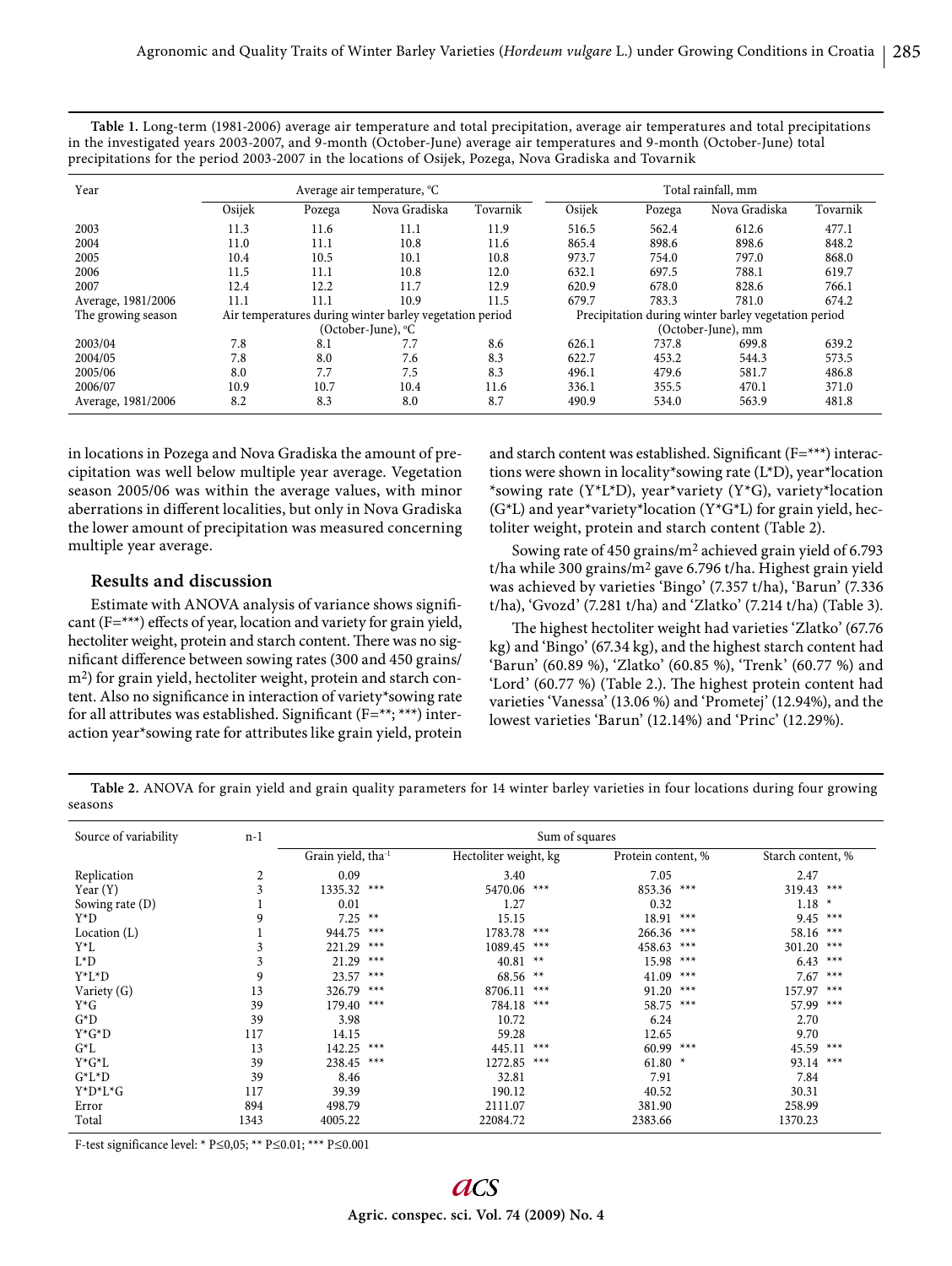| Variety/Year/Location/Sowing rate | Grain yield, tha <sup>-1</sup> | Hectoliter weight, kg | Protein content, % | Starch content, %  |
|-----------------------------------|--------------------------------|-----------------------|--------------------|--------------------|
| Sladoran                          | 6.892 cd                       | 64.19 d               | 12.69 cd           | 60.50 d            |
| Rex                               | 7.055 bc                       | 66.55 b               | 12.53 de           | 60.71 bc           |
| Zlatko                            | 7.214 ab                       | 67.76 a               | 12.47 ef           | 60.85 ab           |
| Barun                             | 7.336 a                        | $65.73 \text{ c}$     | $12.14$ g          | 60.89a             |
| Trenk                             | 6.847 cd                       | 66.36 b               | 12.35 ef           | 60.77 abc          |
| Gvozd                             | 7.281 a                        | 66.24 b               | 12.84 bc           | 60.19 e            |
| Prometej                          | 7.147 ab                       | 66.50 b               | 12.94 ab           | 60.22 e            |
| Bingo                             | 7.357 a                        | 67.34 a               | 12.48 e            | $60.69 \text{ c}$  |
| Tiffany                           | 5.561 g                        | 62.61 f               | 12.83 bc           | $60.03 \text{ f}$  |
| Vanessa                           | 6.198 f                        | 62.81 f               | 13.06 a            | 60.40 d            |
| Plaisant                          | 6.429 e                        | 63.36 e               | 12.42 ef           | 60.42 d            |
| Lord                              | $6.509$ e                      | 63.90 d               | 12.35 ef           | 60.77 abc          |
| Princ                             | 6.796 d                        | 59.81 g               | 12.29 fg           | 60.22 e            |
| Favorit                           | 6.502 e                        | 59.44 g               | 12.69 cd           | 59.67 g            |
| LSD p=95 %                        | 0.211                          | 0.43                  | 0.18               | 0.15               |
| 2004                              | 6.348 c                        | 63.49 c               | 13.59 a            | 60.35 $c$          |
| 2005                              | 5.386 d                        | 61.73 d               | 13.10 b            | 59.81 d            |
| 2006                              | 7.534 b                        | 66.98 a               | $11.63 \text{ d}$  | 61.18 a            |
| 2007                              | 7.910 a                        | 65.69 b               | $11.99 \text{ c}$  | 60.47 <sub>b</sub> |
| LSD $p=95%$                       | 0.113                          | 0.23                  | 0.10               | 0.08               |
| Osijek                            | 8.231 a                        | 66.30 a               | 12.93 a            | 60.41 b            |
| Nova Gradiška                     | 6.351 b                        | 64.45 b               | 11.81 c            | 60.67 a            |
| Pozega                            | 6.125 $c$                      | 64.41 b               | 12.53 b            | 60.13 $c$          |
| Tovarnik                          | 6.471 b                        | $63.15 \text{ c}$     | 13.02 a            | 60.59 <sub>b</sub> |
| LSD $p=95%$                       | 0.113                          | 0.23                  | 0.10               | 0.08               |
| 300 seed                          | 6.796                          | 64.50                 | 12.56              | 60.48 a            |
| 450 seed                          | 6.793                          | 64.44                 | 12.59              | 60.42 b            |
| LSD $p=95%$                       | ns                             | ns                    | ns                 | 0.05               |
| Average                           | 6.795                          | 64.47                 | 12.58              | 60.45              |

**Table 3.** Means for grain yield, hectoliter weight, protein and starch content for 14 winter barley varieties in four locations during four growing seasons

"a...d" - Duncan's Multiple Range Test at P≤0,05

All in all, every single variety had over the average high in grain proteins (11.5 %) that was dependent on year of production. More favorable years for malting barley production were 2005/06 and 2006/07 (Table 3). However, with the amount of grain proteins the quality is also determined by the ability to dissolve proteins during malting process (Narziss, 1976). Parameters of stability (Table 4) and achieved grain yield (Table 3) display to us the fact that under amiable (intensive) production conditions one can expect better results in grain yield by varieties 'Trenk' and 'Princ' with lesser stability and variety 'Barun' with higher stability. Regression coefficients (bi) show that varieties 'Vanessa', 'Plaisant', 'Favorit' and 'Zlatko' have better reaction towards grain yield under extensive production conditions, but with significant differences considering grain yield. Regression coefficients for grain yield point out the smallest reactions in production intensity changes by varieties 'Bingo' and 'Gvozd' with some leveling towards higher grain yield, and by variety Tiffany with lower grain yield. Varieties 'Zlatko', 'Barun' and 'Lord' on the ground of ecovalence (Wi) and variance of regression aberration (Sdi2) for hectoliter weight show the least change after environment alteration.

Becker and Leon (1988) stated that ecovalence (Wi) shows the level of genotype contribution to genotype\*environment interaction. Genotype stability is greater as its ecovalence value (Wi) is smaller. Environment stability shown with variance of regression aberration (Sdi2) tells us how great can one single attribute become after environment changes (cultivation conditions) (Ferreira et al., 2006). However, while estimating stability with this method it can be possible that genotypes which have been estimated with great yield stability can have, in fact, low grain yield. This method of estimating stability is useful because it can point out to some disease resistances or stress tolerance.

Regression coefficients (bi) show to us that in case of more intensive cultivation conditions the protein content will be greatly increased with varieties 'Vanessa' (bi=1.26), 'Tiffany' (bi=1.28) and 'Plaisant' (bi=1.23), and these cognitions also can be useful while organizing production and fertilization of malting barley crops.

Varieties 'Barun' and 'Zlatko' considering ecovalence (Wi) and variance of regression aberration (Sdi2) show the highest stability of protein content, and the regression coefficient (bi) shows that variety 'Barun' (bi=0.82) achieves higher amounts of protein under extensive cultivation conditions. Varieties 'Vanessa' and 'Tiffany' together with variety Rex show the highest instability (Wi and Sdi2 values are high) in protein content considering cultivation conditions. Variety Zlatko with results regarding ecovalence (Wi) and variance of regression aberration (Sdi2) had the least reaction in protein content considering cultivation conditions.

Environment conditions during plant growing period will influence some cultivars to increase starch content and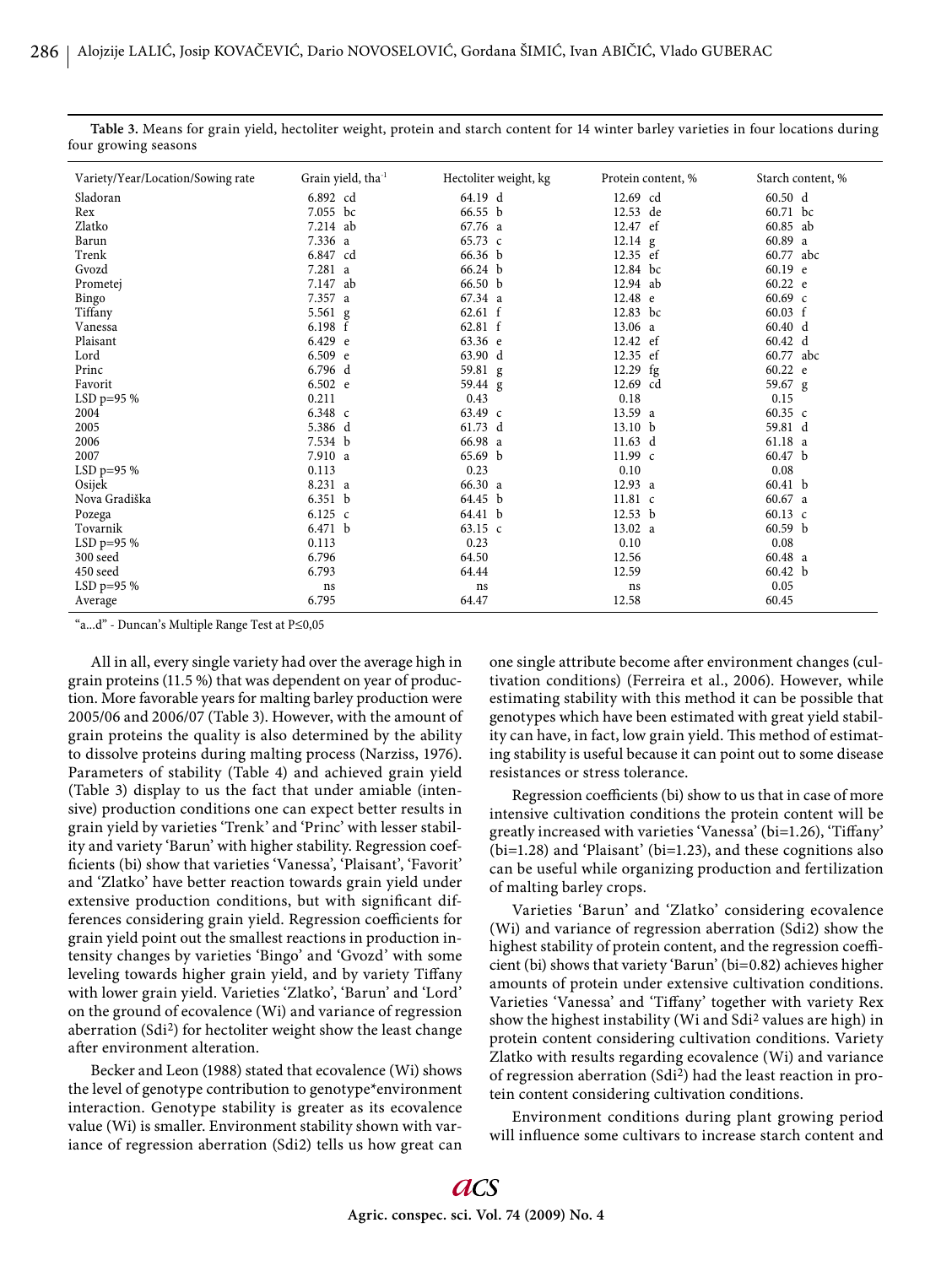| Variety  | Grain vield |       | Protein content |      |       | Hectoliter weight |      |        | Starch content |      |       |            |
|----------|-------------|-------|-----------------|------|-------|-------------------|------|--------|----------------|------|-------|------------|
|          | $b_i$       | $W_i$ | $S_{di}^2$      | Di   | $W_i$ | $S_{di}^2$        | bi   | $W_i$  | $S_{di}^2$     | Di   | $W_i$ | $S_{di}^2$ |
| Sladoran | 0.96        | 11.85 | 0.65            | 0.90 | 3.31  | 0.16              | 0.96 | 34.18  | 1.88           | 1.14 | 10.51 | 0.57       |
| Rex      | 1.02        | 4.47  | 0.25            | 0.98 | 6.09  | 0.34              | 0.93 | 37.62  | 2.04           | 1.07 | 4.09  | 0.22       |
| Zlatko   | 0.91        | 4.72  | 0.23            | 0.97 | 2.08  | 0.11              | 1.00 | 25.27  | 1.40           | 1.23 | 3.98  | 0.17       |
| Barun    | 1.14        | 7.69  | 0.36            | 0.82 | 2.34  | 0.06              | 1.03 | 15.29  | 0.84           | 1.10 | 2.68  | 0.14       |
| Trenk    | 1.11        | 9.75  | 0.50            | 0.90 | 3.18  | 0.16              | 1.00 | 53.05  | 2.95           | 1.08 | 3.11  | 0.17       |
| Gvozd    | 0.99        | 7.53  | 0.42            | 0.94 | 3.26  | 0.17              | 0.94 | 25.53  | 1.38           | 0.90 | 3.00  | 0.16       |
| Prometej | 0.96        | 9.27  | 0.51            | 0.93 | 1.95  | 0.10              | 0.83 | 32.64  | 1.48           | 0.90 | 1.84  | 0.09       |
| Bingo    | 1.02        | 9.88  | 0.55            | 0.80 | 3.57  | 0.11              | 0.84 | 14.95  | 0.54           | 0.89 | 3.10  | 0.16       |
| Tiffany  | 1.03        | 38.49 | 2.13            | 1.28 | 9.06  | 0.34              | 1.34 | 126.57 | 5.73           | 1.13 | 11.80 | 0.64       |
| Vanessa  | 0.88        | 6.55  | 0.31            | 1.26 | 7.87  | 0.29              | 1.13 | 73.01  | 3.86           | 1.15 | 3.51  | 0.18       |
| Plaisant | 0.86        | 7.31  | 0.34            | 1.23 | 6.35  | 0.24              | 0.97 | 16.90  | 0.93           | 0.91 | 3.21  | 0.17       |
| Lord     | 1.00        | 7.81  | 0.43            | 1.12 | 5.03  | 0.25              | 1.15 | 20.54  | 0.89           | 1.03 | 3.22  | 0.18       |
| Princ    | 1.21        | 11.63 | 0.50            | 0.80 | 4.70  | 0.17              | 1.07 | 72.89  | 9.55           | 0.58 | 4.96  | 0.11       |
| Favorit  | 0.91        | 16.41 | 0.88            | 1.07 | 4.10  | 0.22              | 0.79 | 74.92  | 3.67           | 0.91 | 8.50  | 0.46       |

**Table 4.** Stability parameters for grain yield, hectoliter weight, protein and starch content for 14 winter barley varieties in four locations during four growing seasons

significant reaction, considering regression coefficient, will be shown by varieties 'Zlatko' (bi=1.23), 'Vanessa' (bi=1.15), 'Tiffany' (bi=1.13), 'Sladora' (bi=1.14) and 'Barun' (bi=1.10). Instability towards starch content attribute considering environment conditions is shown by varieties 'Sladoran' (Wi=10.51, Sdi<sup>2</sup>=0.57), 'Tiffany' (Wi=11.80, Sdi<sup>2</sup>=0.64) and 'Favorit' (Wi=8.50, Sdi<sup>2</sup>=0.46).

Classification methods are characterized with irregularities between data so some of the similar entities are being grouped into clusters. Cluster and discriminant analysis also belong within this group of methods, which are very useful to compress and sort data. Cluster analysis is a technique which is being used to group different variables or samples so that these, dependent on measured characteristics, are spread to maximum longitude between groups. This analysis is different to other methods of classification because the number and characteristics of different groups are not familiar before analysis itself, instead they become extrapolated directly from data available (Brown, 1998).

Variety groups are structured by hierarchy, and the process of structuring starts with grouping on the highest level of clustering (grouping), and then grouping goes down towards lower levels. Groups realized in these explorations display some level of similarities when varieties respond under different cultivation conditions. Appliance of cluster analysis in breeding process is very useful because it reveals groups of varieties with similar reactions to environment. Parallel analysis based on homogenous groups points out similarities that may be useful while recommending new varieties, because it is possible to determine similarities and also divergence from standardized and confirmed varieties, and in addition it is possible to assume reactions of these new varieties to production and cultivation conditions.

One can see five groups of varieties on cluster dendrogram for grain yield trait on the highest level of clustering (Figure 1), with variety Princ that has no tendency to group at all. Varieties 'Barun', 'Zlatko' and 'Rex' make the first group; 'Prometej' and 'Gvozd' make the second, where 'Bingo' and 'Sladoran' join these two on the same level of grouping. 'Tiffany' and 'Vanessa' make one special group, and also show the same trend of grouping on the highest level considering all of the examined attributes (Figure 1-4). Cluster dendrogram (Figure 2) on the first level of grouping for protein content shows varieties in five groups. The first one consists of 'Plaisant' and 'Lord' (both 6-row spike type). The second one is compiled with 'Barun' and 'Princ', and the third with 'Zlatko' and 'Bingo'. 'Favorit', 'Rex' and 'Trenk' make one group on this level. Varieties 'Sladoran', 'Gvozd' and 'Prometej' make one distinct group. Varieties 'Plaisant' and 'Lord' make one group considering grain yield, but they also form one single group determined by traits like protein content and hectoliter mass of grain.

'Trenk' (2-row type) and 'Favorit (6-row type) make one separate group regarding grain yield and they also show connection considering protein content. However, variety Favorit especially shows specific reaction considering starch content trait but shows no linkage or grouping towards other groups of barley varieties or cultivars for that matter.

The highest level dendrograms (Figure 1-4) point out that grouping process of varieties 'Sladoran' (2-row) and 'Princ' (6-row) is being done with different varieties dependent on examined trait. Grain yield dendrogram, on lower grouping level, shows two large variety groups that can be characterized on basis of spike formation (either 2-rowed or 6-rowed), vegetation duration, plant height, lodging resistance and genetic ancestry of varieties examined (Lalić et al., 2003). It has been proven through various explorations that genotypes of later spike forming, with longer vegetation duration (like 'Tiffany', 'Vanessa' and 'Favorit') achieve significantly lower grain yield (Table 3, Figure 1-4) considering varieties that ripe early (like 'Bingo', 'Barun', 'Prometej', 'Gvozd' and 'Zlatko'). Difference between varieties that form spikes early and those which form spikes later is from six to twelve days, dependent on year and variety (Lalić et al., 2003; Lalić et al., 2006). Reaction of va-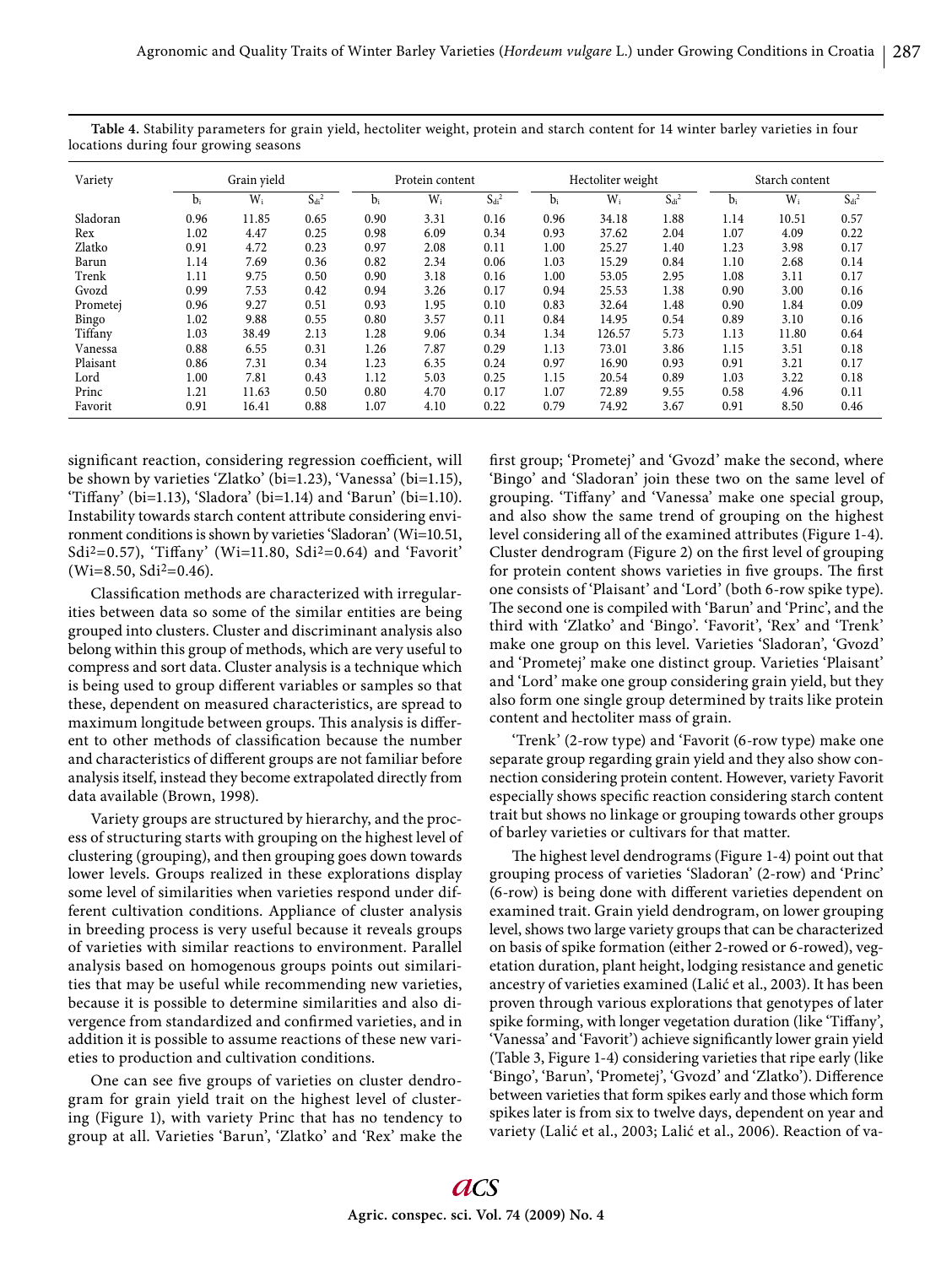

**Figure 1.** Cluster dendogram varieties for grain yield



Rev

**Figure 2.** Cluster dendogram varieties for protein content

**Figure 4.** Cluster dendogram varieties for starch content

rieties that ripen later is connected with interaction of spike forming date and grain filling period length, together with dry production conditions (drought stress), which are usual in the Republic of Croatia and Southeastern Europe. Shaktah et al. (2001) confirmed that length of grain filling period under conditions of adequate moisture has positive effect towards grain yield and quality, but under drought genotypes with longer vegetation achieve significantly lower grain yield.

When selecting for the best variety for production in specific area it is imperative to explore varieties under different production conditions, different locations, sowing rates and years as well (Lalić et al., 2003). This selection strategy imposes itself in "sustainable agriculture" to maximize usefulness potential of different sub-regions with appropriate genotype. Conducted research shows differences regarding adaptability and expression of varieties towards cultivation conditions (location and year), different reactions to abiotic and biotic stress factors, and also points out superior varieties cultivated under conditions in Republic of Croatia.

# **Conclusion**

Significant effects of factors: year, locality and variety for traits as grain yield, hectoliter grain weight, protein and starch content have been estimated with analysis of variance. Clear affirmation of no significant difference for grain yield, hectoliter grain weight and protein content considering sowing rate between 300 and 450 grains/m2 has been confirmed. Also, there was no significant interaction of variety\*sowing rate for all researched parameters. Significant interactions location\*sowing rate (L\*D), year\*location\*sowing rate (Y\*L\*D), year\*variety (Y\*G), variety\*locytion (G\*L) and year\*variety\*location (Y\*G\*L) have been estimated for grain yield, hectoliter grain weight, protein and starch content. Significant interaction year\*sowing rate (Y\*D) has been determined for grain yield, protein and starch content.

Estimated stability parameters and achieved grain yield point out the fact that under more intensive production conditions one can expect better results with varieties Trenk and Princ together with lower stability, and with variety Barun but with increased stability. Stability parameters also indicate that varieties 'Vanessa', 'Plaisant', 'Favorit' and 'Zlatko' have fair reaction to extensive production conditions in traits regarding grain yield, but with various oscillations in grain yield achieved.

Cluster analysis on highest grouping level for grain yield shows five variety groups, with variety Princ that has no tendency to group at all. Varieties Barun, Zlatko and Rex make the first group on the highest grouping level; Prometej and



**Figure 3.** Cluster dendogram varieties for hectolitre weight